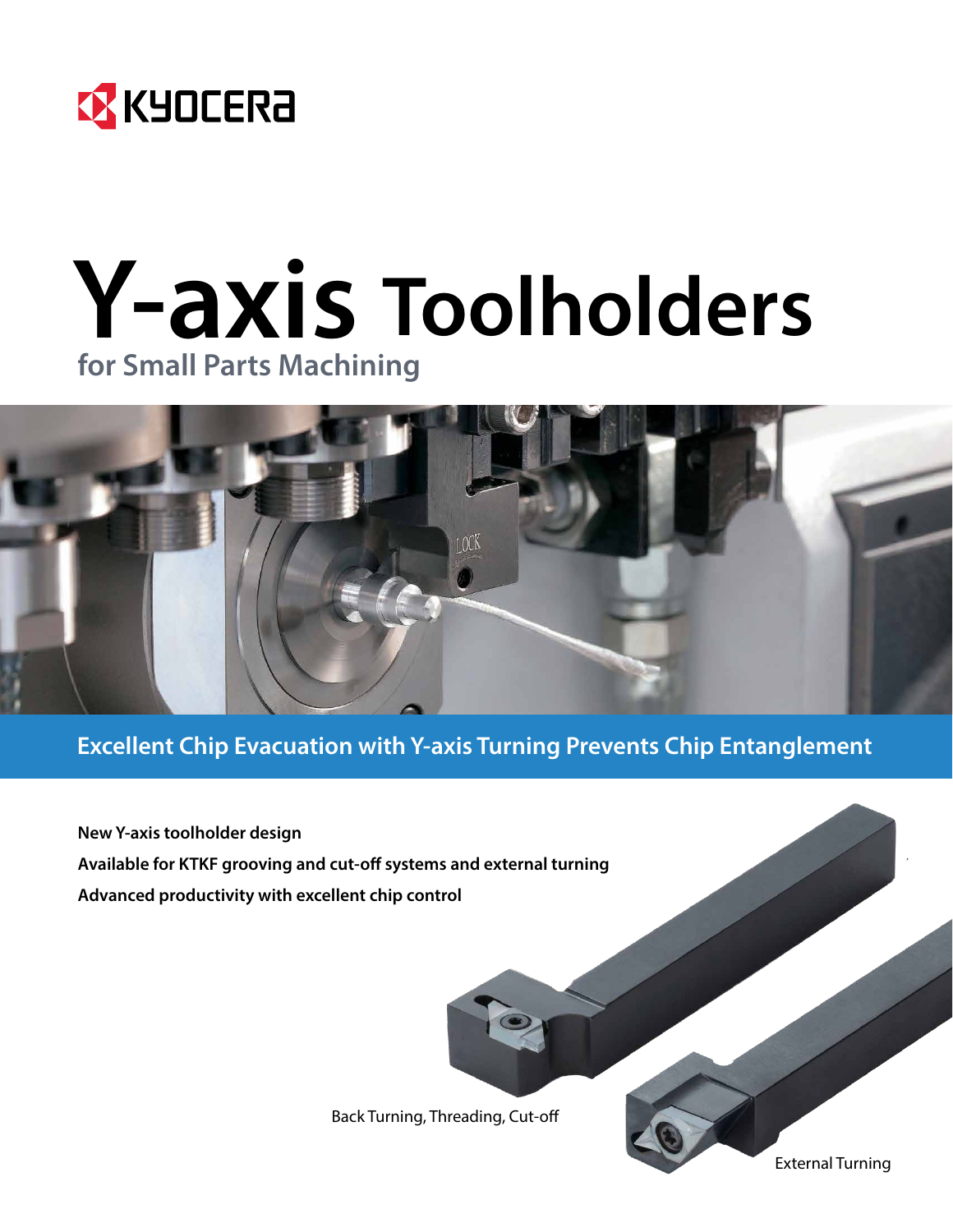# **Y-axis Toolholders**

**Improved Chip Control**

**New Toolholder Designs for Better Chip Evacuation in Small Parts Machining**



*1* **Controlled Chip Evacuation for Stable Machining**





The Y-axis machining direction allows the chips to fall down and away from the workpiece, improving chip evacuation.



# *2* **KTKF Grooving and Cut-Off System and External Turning Holders**

**Back Turning, Threading and Cut-off**



KTKFR1216JX-12-Y : Shank 1216 Type KTKFR1616JX-12-Y : Shank 1616 Type Applicable Inserts : TKF12R… Applicable Inserts : DC  $\square \square$  325...

### **KTKF External Turning**

**Front turning**



SDJCR1212JX-11FF-Y : Shank 1212 Type SDJCR1616JX-11FF-Y : Shank 1616 Type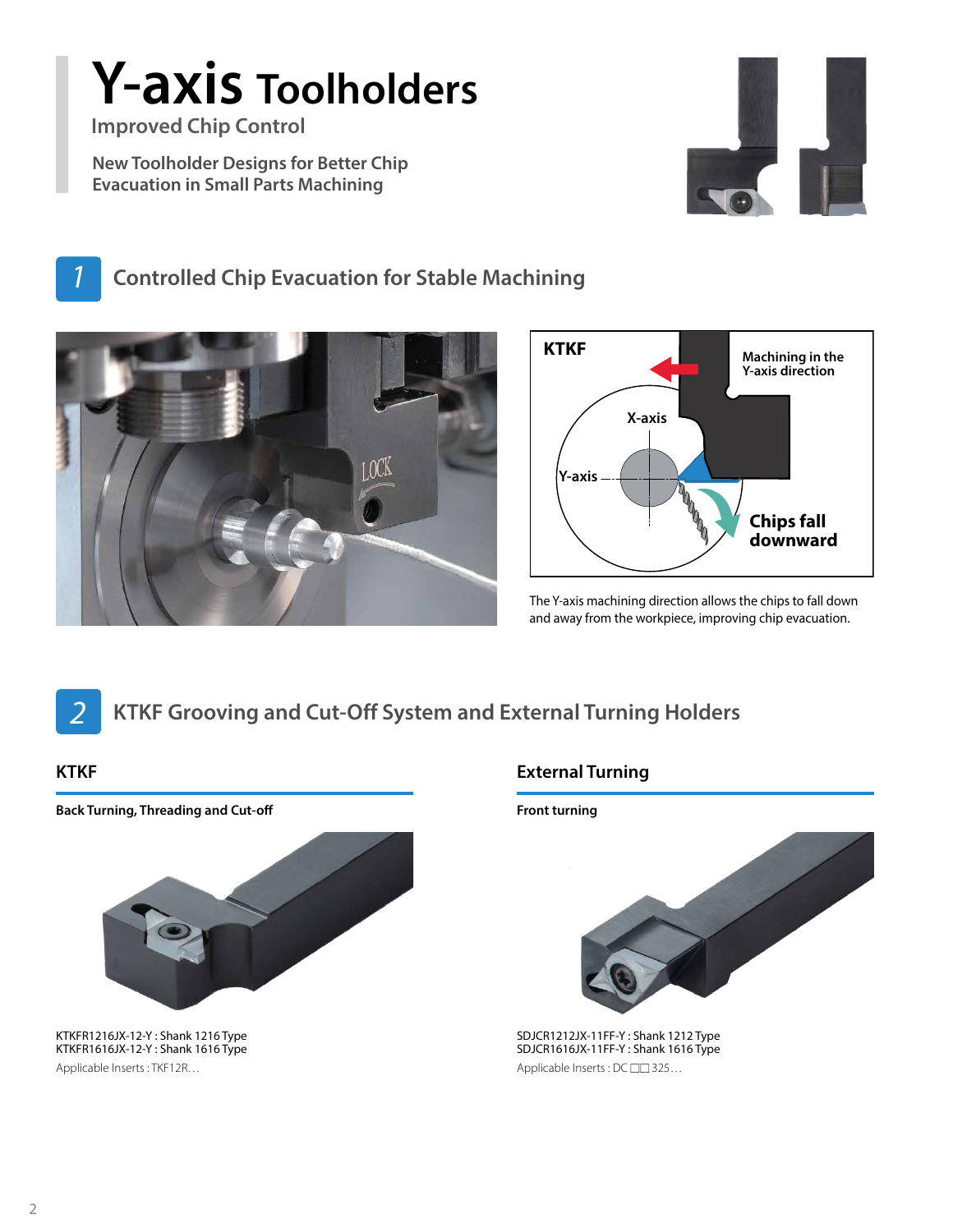

#### Toolholder Dimensions

| Part Number       | Stock     |  | Dimensions (mm) |           |    |     |    |    |            | <b>Spare Parts</b> |             | Applicable |               |
|-------------------|-----------|--|-----------------|-----------|----|-----|----|----|------------|--------------------|-------------|------------|---------------|
|                   | R         |  | н               | <b>HF</b> | B  | LF  | LH | WF | <b>CDX</b> | <b>HBKW</b>        | Clamp Screw | Wrench     | Inserts       |
| KTKFR 1216JX-12-Y | $\bullet$ |  | 12              | 12        | 16 | 120 | 20 | 16 | 6          | 15                 | SB-4590TRWN | FT-10      | <b>TKF12R</b> |
| 1616JX-12-Y       | $\bullet$ |  | 16              | 16        | 16 |     | 25 | 16 |            | 11                 |             |            |               |

CDX shows the distance from the toolholder to the cutting edge

## **SDJC-Y (External Turning)**



#### Toolholder Dimensions

| Part Number         | <b>Stock</b> |   | Dimensions (mm) |    |    |     |    |           |             |            | 50<br>$\overline{\overline{z}}$ | <b>Spare Parts</b> |             | Applicable |                 |
|---------------------|--------------|---|-----------------|----|----|-----|----|-----------|-------------|------------|---------------------------------|--------------------|-------------|------------|-----------------|
|                     | R            | ┕ | н               | HF | B  | LF  | LH | <b>WF</b> | <b>HBKW</b> | <b>HBL</b> | <b>HBH</b>                      | Dra                | Clamp Screw | Wrench     | Inserts         |
| SDJCR 1212JX-11FF-Y | $\bullet$    |   | 12              | 12 | 12 | 120 | 20 | 14        | 8           | 22         |                                 | Fig.1              | SB-4085TR   | $FT-15$    | $DC$ $1$<br>325 |
| 1616JX-11FF-Y       | $\bullet$    |   | 16              | 16 | 16 |     | 25 | 16        | 10          |            | ۰                               | Fig.2              |             |            |                 |

: Standard Stock